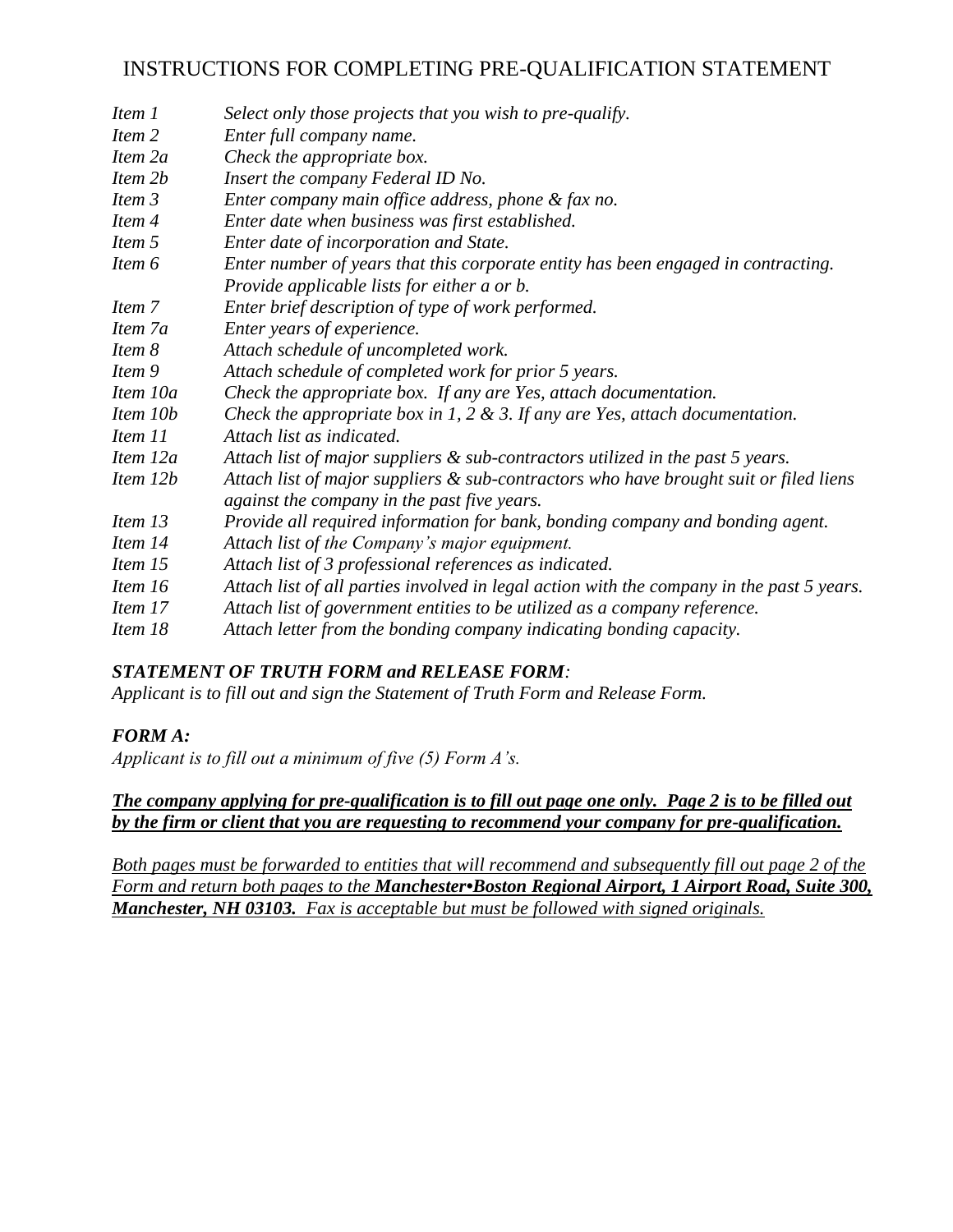## **PRE-QUALIFICATION STATEMENT**

## **FOR**

## **PROJECTS FOR THE YEAR 2022**

### **AT**

## **MANCHESTER•BOSTON REGIONAL AIRPORT**

## **CONFIDENTIAL**

*This statement must be completed, notarized, submitted and received at the Airport Administration Office not later than three weeks prior to the bid opening date of any given project that the contractor plans on bidding. Contractors may submit one pre-qualification application for multiple projects.*

All questions must be answered, and the data given must be clear and comprehensive. This statement must be notarized. Where necessary, questions shall be answered on separate attached sheets. The applicant may submit any additional information he/she desires.

1. Project(s) for which the applicant requests pre-qualification: (Check Boxes)

|        | <b>PROJECT</b>                                                                                        | <b>Pre-Qualification Statement</b><br><b>Submittal Date</b> |
|--------|-------------------------------------------------------------------------------------------------------|-------------------------------------------------------------|
| $\Box$ | <b>Green Drive Cargo Facility Apron</b><br>and Access Road Construction                               | <b>March 4, 2022</b>                                        |
| $\Box$ | <b>Rehabilitate Runway 17-35</b>                                                                      | <b>March 4, 2022</b>                                        |
| $\Box$ | <b>FY 2022 Parking Garage Repairs/Maintenance</b>                                                     | <b>March 4, 2022</b>                                        |
| $\Box$ | <b>Passenger Boarding Bridges Pre-Conditioned Air</b><br>and 400Hz Ground Power Equipment Replacement | <b>March 4, 2022</b>                                        |
| $\Box$ | <b>Terminal Roofing Replacement</b>                                                                   | <b>March 4, 2022</b>                                        |
| $\Box$ | <b>Miscellaneous Building Improvements</b>                                                            | <b>March 4, 2022</b>                                        |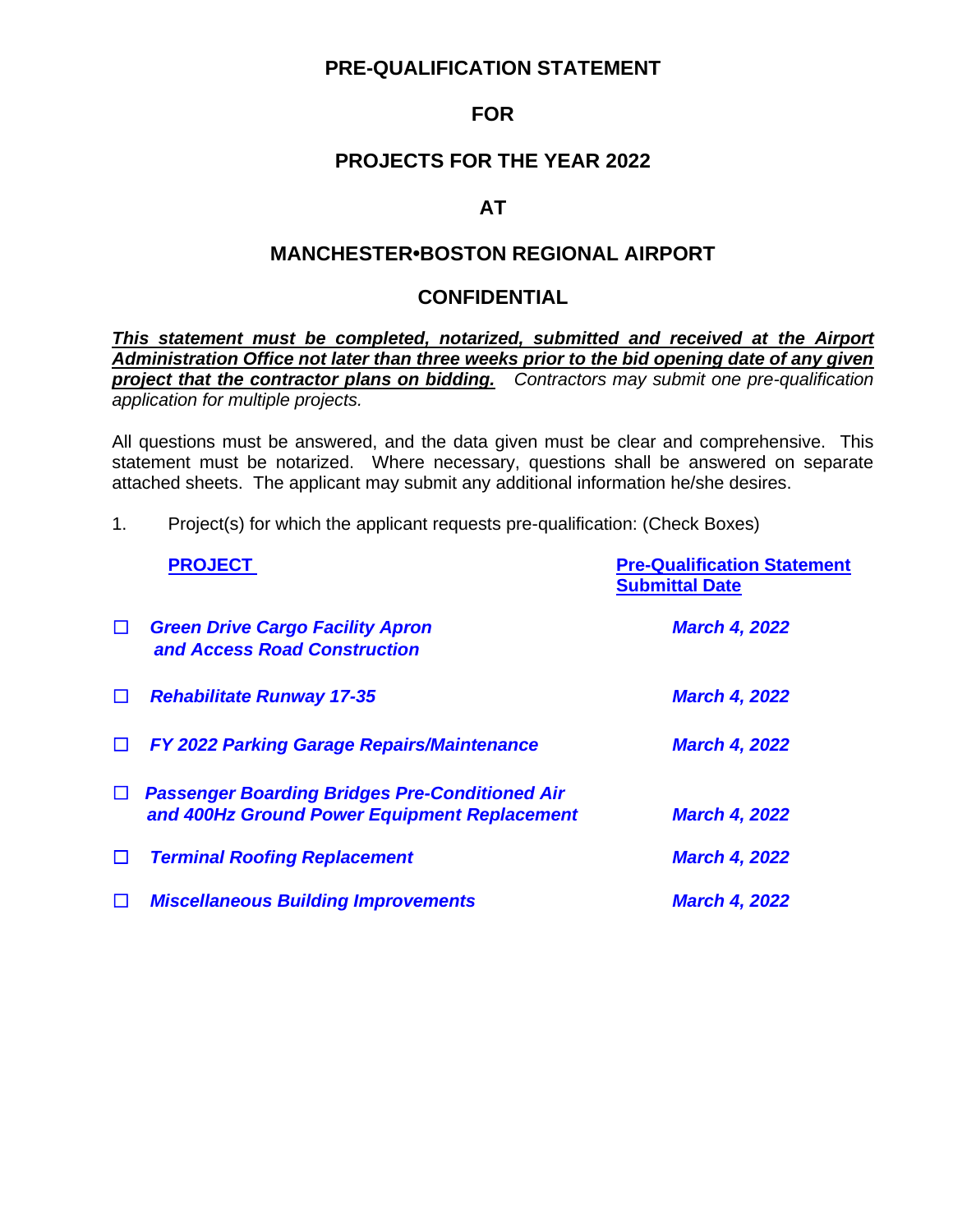| 2. | Full Name of Company: |
|----|-----------------------|
|----|-----------------------|

|                | Company is:                                                                                                                                                                                                                    | Corporation<br>Partnership<br>Individual                                                                             | Ш<br>$\Box$<br>П |                                                                                                                                                                                                                                                                     |
|----------------|--------------------------------------------------------------------------------------------------------------------------------------------------------------------------------------------------------------------------------|----------------------------------------------------------------------------------------------------------------------|------------------|---------------------------------------------------------------------------------------------------------------------------------------------------------------------------------------------------------------------------------------------------------------------|
| b.             |                                                                                                                                                                                                                                | Federal ID No. (Employer's Identification No.):                                                                      |                  |                                                                                                                                                                                                                                                                     |
|                | Permanent main office address:                                                                                                                                                                                                 |                                                                                                                      |                  |                                                                                                                                                                                                                                                                     |
| <b>Address</b> |                                                                                                                                                                                                                                |                                                                                                                      | City             | State Zip                                                                                                                                                                                                                                                           |
|                | Phone No.: Note that the set of the set of the set of the set of the set of the set of the set of the set of the set of the set of the set of the set of the set of the set of the set of the set of the set of the set of the |                                                                                                                      |                  |                                                                                                                                                                                                                                                                     |
|                | Date Established:                                                                                                                                                                                                              | <u> 1980 - Jan Sterling von de Sterling von de Sterling von de Sterling von de Sterling von de Sterling von de S</u> |                  |                                                                                                                                                                                                                                                                     |
|                | If a corporation, when and where incorporated?                                                                                                                                                                                 |                                                                                                                      |                  |                                                                                                                                                                                                                                                                     |
|                | the present firm or trade name?                                                                                                                                                                                                |                                                                                                                      |                  |                                                                                                                                                                                                                                                                     |
|                |                                                                                                                                                                                                                                |                                                                                                                      |                  | How many years has this organization been engaged in the contracting business under                                                                                                                                                                                 |
| a.<br>b.       |                                                                                                                                                                                                                                | and names and phone numbers of all partners.                                                                         |                  |                                                                                                                                                                                                                                                                     |
|                | Describe the general character of the work performed by the applicant.                                                                                                                                                         |                                                                                                                      |                  |                                                                                                                                                                                                                                                                     |
| a.             |                                                                                                                                                                                                                                |                                                                                                                      |                  |                                                                                                                                                                                                                                                                     |
|                | applicant had?<br>(1)                                                                                                                                                                                                          |                                                                                                                      |                  | If a corporation: Attach list of names and phone numbers of the principal officers.<br>If a partnership: Attach list type of partnership (general, limited, association, etc.)<br>How many years of experience, in work similar to the identified projects, has the |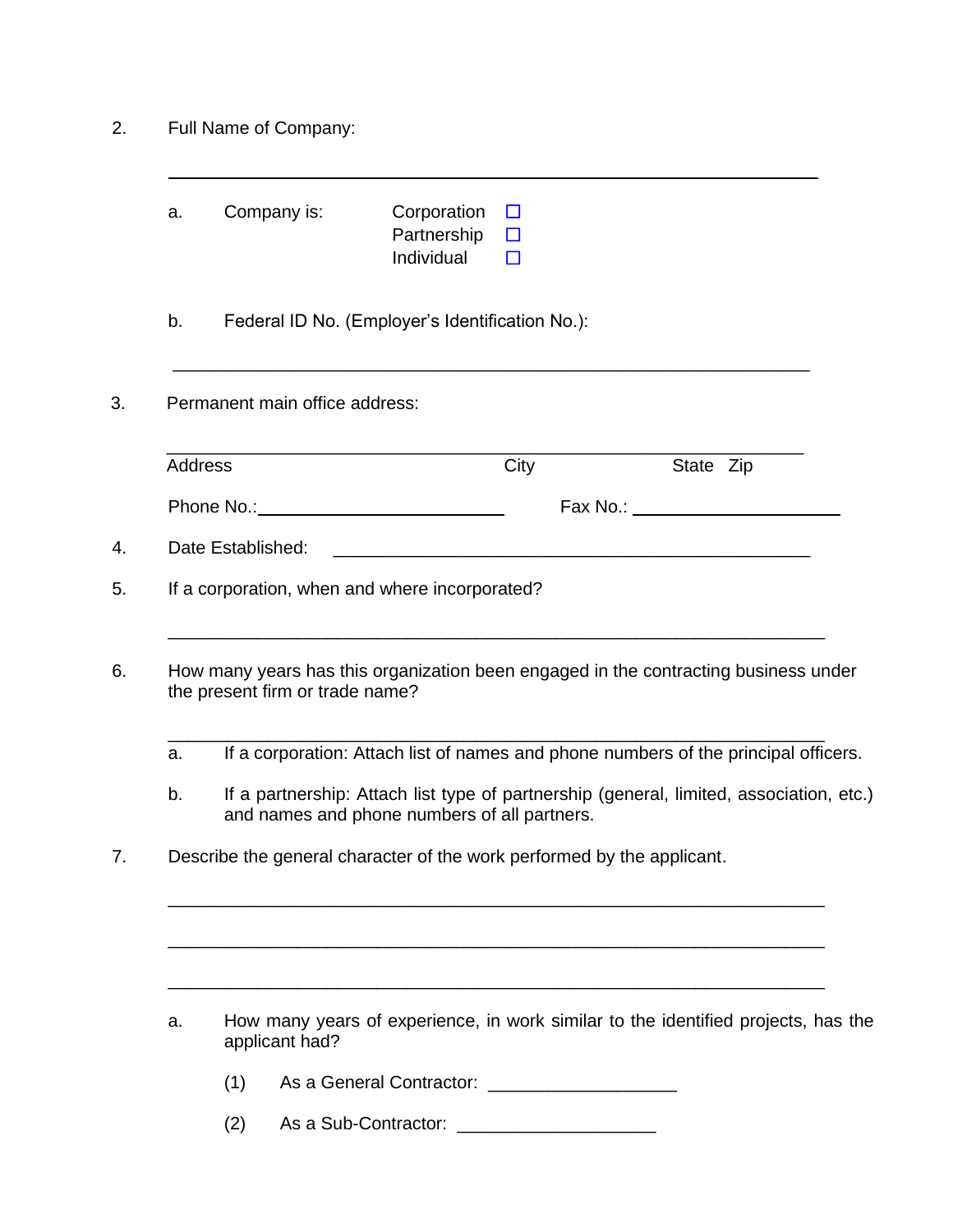- 8. List the construction projects the organization has under contract on the date of this application. Attach a schedule showing: gross contract amount; actual or anticipated start and completion dates; percent complete; percent sublet; name and address of client; name and phone number of person supervising for the client.
- 9. List the construction projects the organization has completed in the last five (5) years. Attach a schedule showing: gross contract amount; actual start and completion dates; percent sublet; name and address of client; name and phone number of person supervising for the client.
- 10. a. Of the projects listed in # 8 above, did the applicant's organization, its partners or officers not complete a project by the original contract date?

Yes No If yes, attach a list of the project(s) with explanation (s).

- b. Of the projects listed in # 8 above.
	- (1) Did the applicant's organization, its partners', or officers' delay the work by more than 14 days?

Yes \_\_\_\_\_\_ No \_\_\_\_\_

(2) Did the applicant's organization, its partners', or officers' cease work?

Yes No

(3) Did the applicant's organization, its partners', or officers' leave the job site during the construction?

Yes \_\_\_\_ No \_\_\_\_

**If yes to any of the above, attach list of project(s) with explanation(s).**

- 11. List backgrounds and experience of the principal members of the applicant's organization, including the officers and the individuals who will be the field superintendent(s) on the proposed work at the Manchester-Boston Regional Airport. Attach a schedule showing: individuals name; present position; years of construction experience; magnitude and type of work; in what capacity; previous airport work.
- 12. a. List major material suppliers and/or sub-contractors with whom the organization has done business in the past five (5) years. Attach a schedule showing: name; complete address; phone number; contact person for each.
	- b. List each material supplier and/or sub-contractor of the applicant who has given notice of lien, filed a mechanics lien, or brought suit for payment on any contract in the last five (5) years. Attach schedule showing: name; complete address; phone no.; contact person; explanation and resolution for each.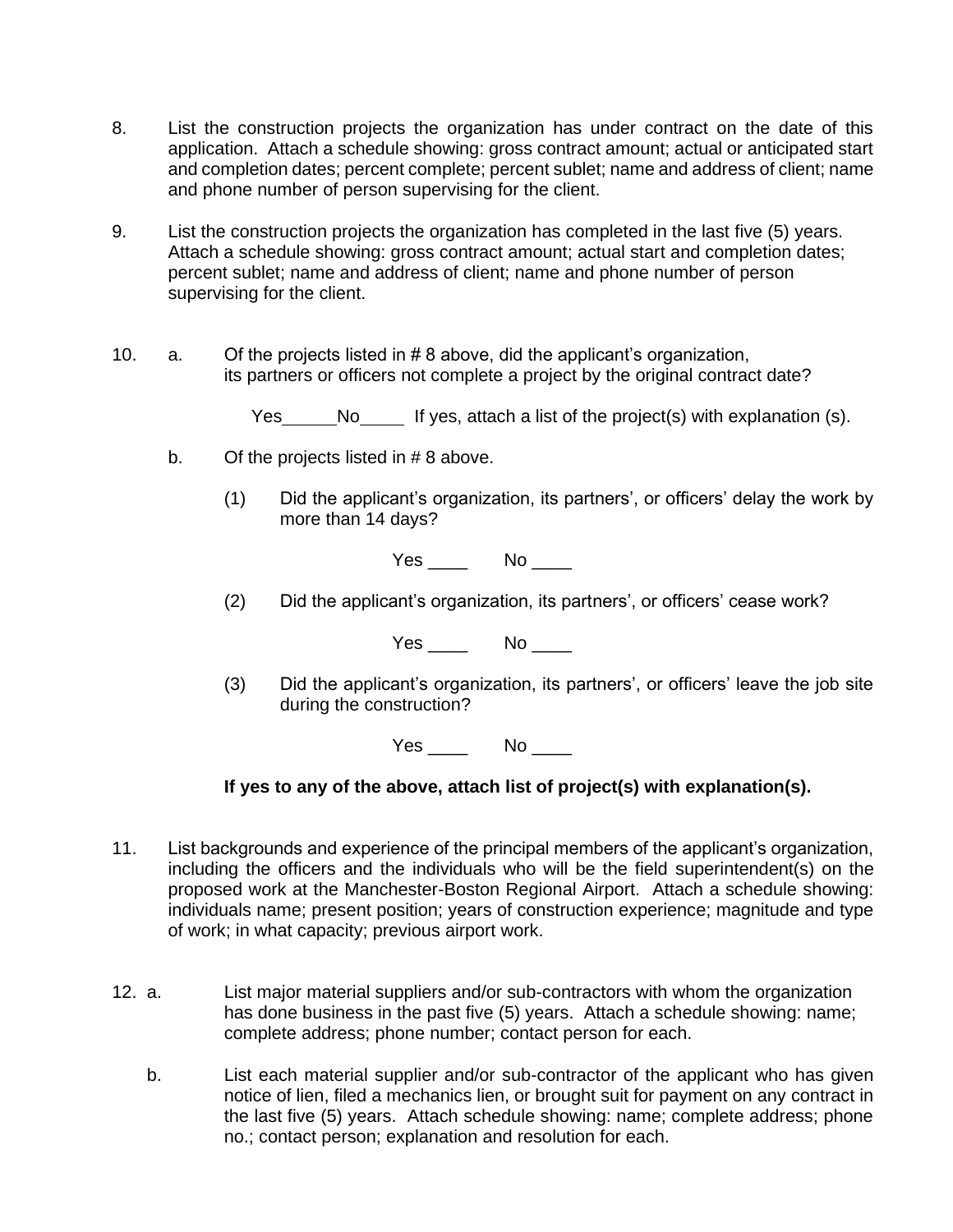- 13. Provide name, complete address, phone no., and contact person for each of the following:
	- a. Bank\_\_\_\_\_\_\_\_\_\_\_\_\_\_\_\_\_\_\_\_\_\_\_\_\_\_\_\_\_\_\_\_\_\_\_\_\_\_\_\_\_\_\_\_\_\_\_\_\_
	- b. Bonding Company \*\_\_\_\_\_\_\_\_\_\_\_\_\_\_\_\_\_\_\_\_\_\_\_\_\_\_\_\_\_\_\_\_\_\_\_\_\_
	- c. Bonding Agent\_\_\_\_\_\_\_\_\_\_\_\_\_\_\_\_\_\_\_\_\_\_\_\_\_\_\_\_\_\_\_\_\_\_\_\_\_\_\_\_\_

\* Bonding Co. must be registered and licensed to do business in the State of New Hampshire.

- 14. List the major equipment available for the proposed project(s). Attach a schedule showing: quantity; description including size of capacity; condition; age; cost; depreciation; book value.
- 15. Provide names, complete addresses, and phone numbers for three (3) owners, engineers, or architects, not employed by the applicant, involved in current contracts or contracts completed in the last five (5) years, who can attest to the character, integrity, reputation, judgment, experience, and efficiency of the applicant.
- 16. Provide names, complete addresses, and phone numbers of all adverse parties in any suit involving the applicant in the last five (5) years.
- 17. Provide names, complete addresses, and phone numbers for all government entities who have determined the applicant qualified for the type of work requested herein and all who have not determined the applicant qualified, in the last five (5) years.
- 18. Submit letter from the applicant's bonding company stating the maximum bonding limit available to the applicant. Performance and payment bonds in the amount of 100 percent of the bid price will be required on contracts awarded by the Airport.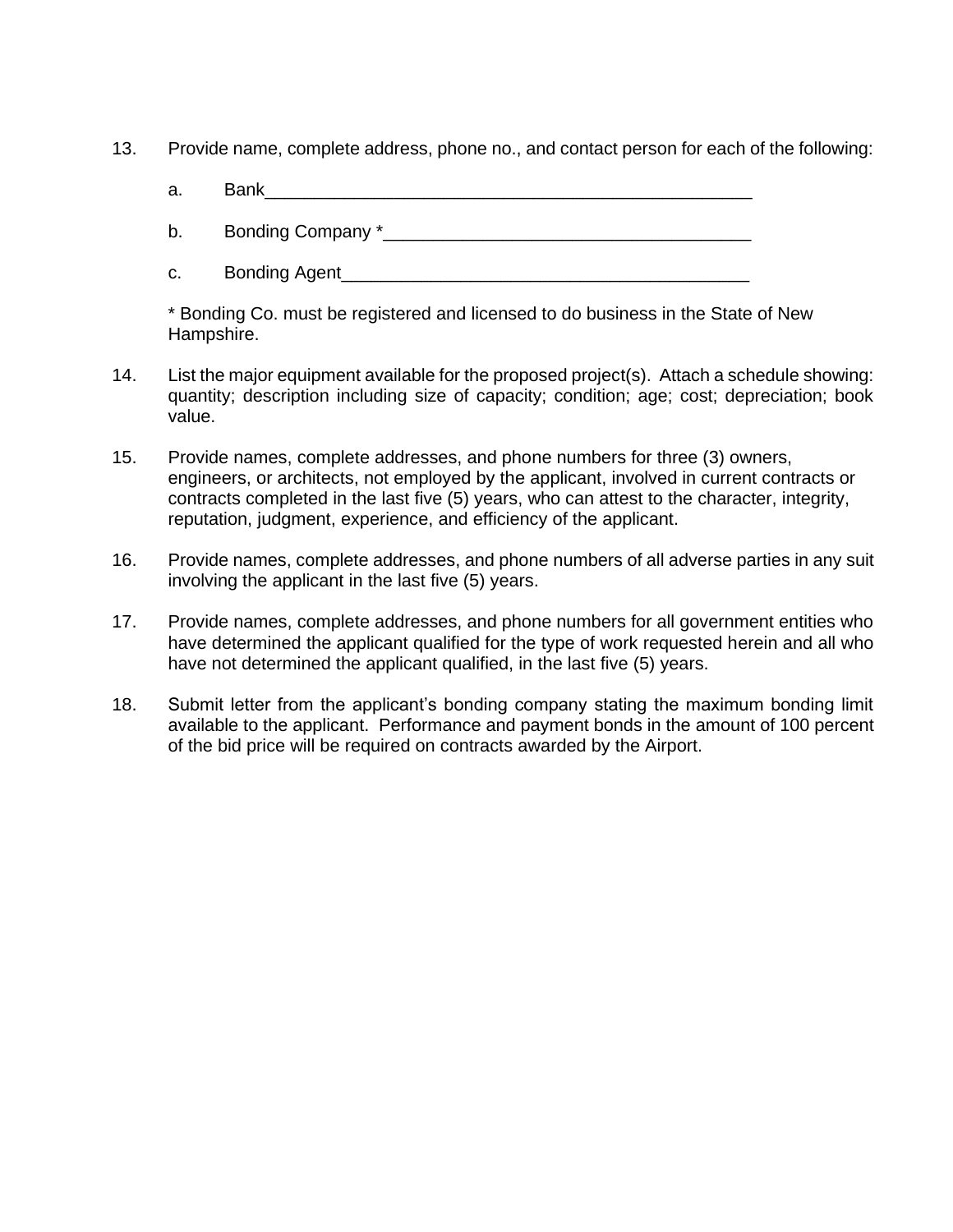## **STATEMENT OF TRUTH FORM**

I, \_\_\_\_\_\_\_\_\_\_\_\_\_\_\_\_\_\_\_\_\_\_\_\_\_\_\_\_\_\_\_ swear that all the statements herein contained, including the declaration of ownership or organization, and the record of experience have been examined by me, and to the best of my knowledge and belief, are true and correct.

I hereby authorize the Airport Director, his designees, or their agents to make such investigation, inquiry, checks and tests as they, in their sole discretion, deem necessary to attempt to ascertain my qualifications. I hereby waive any and all claims, release and agree to hold harmless any person who provides to the Director or his designees information or opinions held in good faith.

| Signed:                                                                   |
|---------------------------------------------------------------------------|
|                                                                           |
| SUBSCRIBED AND SWORN TO BEFORE ME, THIS                                   |
|                                                                           |
| Notary-Public or Justice of the Peace                                     |
| My commission expires: Management Communication of My commission expires: |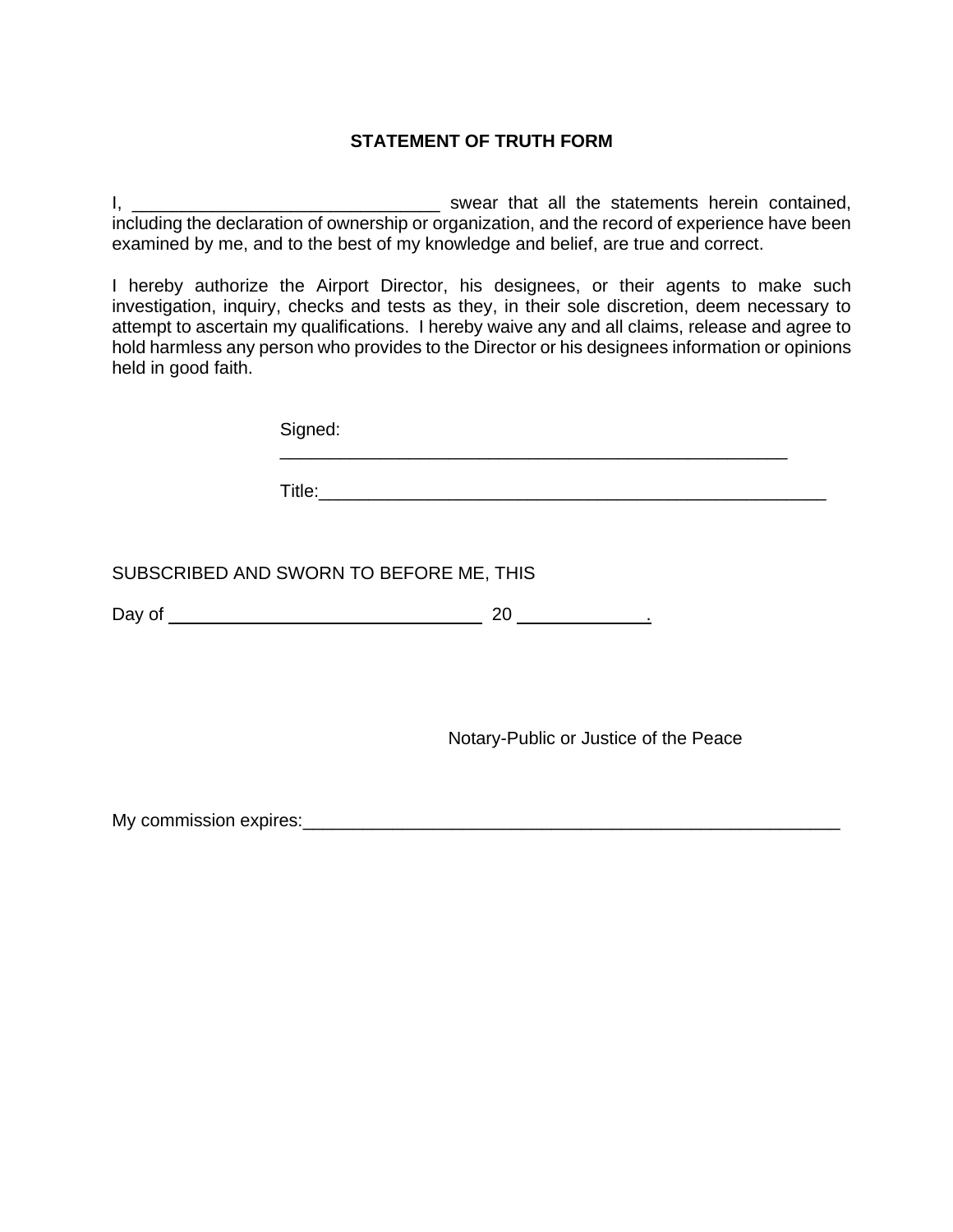NOTE: Contractor must complete the Release Form and five (5) copies of side one of the attached Pre-Qualification Form A which must then be sent to 5 references of your choice.

### **RELEASE FORM**

As a prequalified contractor for Manchester-Boston Regional Airport, I agree to allow the following contact information of our firm (including name, address, phone number and contact name) to be listed on the Airport's website. This information will be posted on the Airport's website as a service to contractors, subcontractors, and the general public. This information will be listed under the Pre-Qualification Process link.

|                             | Signed: Signed: Signed: Signed: Signed: Signed: Signed: Signed: Signed: Signed: Signed: Signed: Signed: Signed: Signed: Signed: Signed: Signed: Signed: Signed: Signed: Signed: Signed: Signed: Signed: Signed: Signed: Signed       |  |
|-----------------------------|--------------------------------------------------------------------------------------------------------------------------------------------------------------------------------------------------------------------------------------|--|
|                             |                                                                                                                                                                                                                                      |  |
| <b>CONTACT INFORMATION:</b> |                                                                                                                                                                                                                                      |  |
|                             |                                                                                                                                                                                                                                      |  |
|                             |                                                                                                                                                                                                                                      |  |
|                             |                                                                                                                                                                                                                                      |  |
| <b>Phone Number:</b>        |                                                                                                                                                                                                                                      |  |
| <b>Contact Name:</b>        | <u>and the control of the control of the control of the control of the control of the control of the control of the control of the control of the control of the control of the control of the control of the control of the con</u> |  |
| <b>Email Address:</b>       |                                                                                                                                                                                                                                      |  |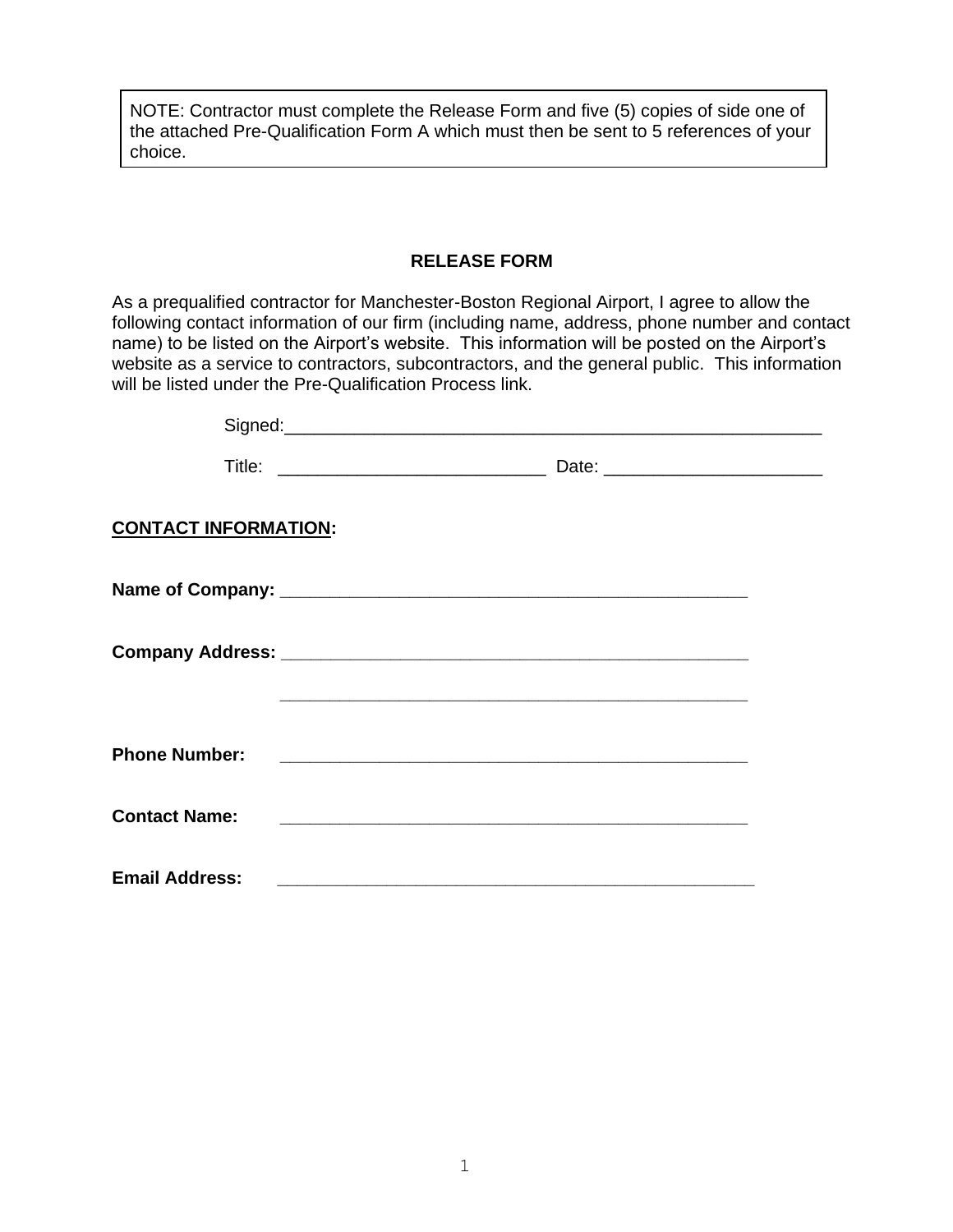#### **FORM A**

| To:        |                                                                                         |
|------------|-----------------------------------------------------------------------------------------|
| Return to: | Manchester-Boston Regional Airport<br>1 Airport Road, Suite 300<br>Manchester, NH 03103 |
| RF:        | APPLICATION FOR MANCHESTER-BOSTON REGIONAL<br>AIRPORT PRE-QUALIFICATION FOR:            |

(Applicant's Company Name)

Dear Sir/Madame:

Your name has been obtained in connection with the application of the above referenced contractor. The application will be carefully considered by the appropriate City body and your reply, as well as other replies, is an important part of that consideration. Your responsibility in replying to this request is as a responsible citizen rather than as a friend/adversary/acquaintance of the applicant. The City must rely on replies such as yours to be candid, fair and complete.

Please answer the questions on the second page as accurately and completely as you can from your or your company's experience with the applicant. When completed, please mail both page one and two of Form A to the Airport at the above address.

Very truly yours,

Manchester-Boston Regional Airport

#### RELEASE AND HOLD HARMLESS

|                                |                                             | Οl |  |  |
|--------------------------------|---------------------------------------------|----|--|--|
| (Individual Name of Applicant) | (Title)                                     |    |  |  |
| hereby authorize               |                                             |    |  |  |
| (Applicant Company Name)       | (Name of person/company filling out Form A) |    |  |  |

to provide to the City of Manchester, Department of Aviation, with all information of any kind which you or the City deem relevant to my qualification as an applicant. I hereby release, discharge and hold you harmless from any claim arising out of the provision of such information.

Date: By:

(Signature of Individual Applicant)